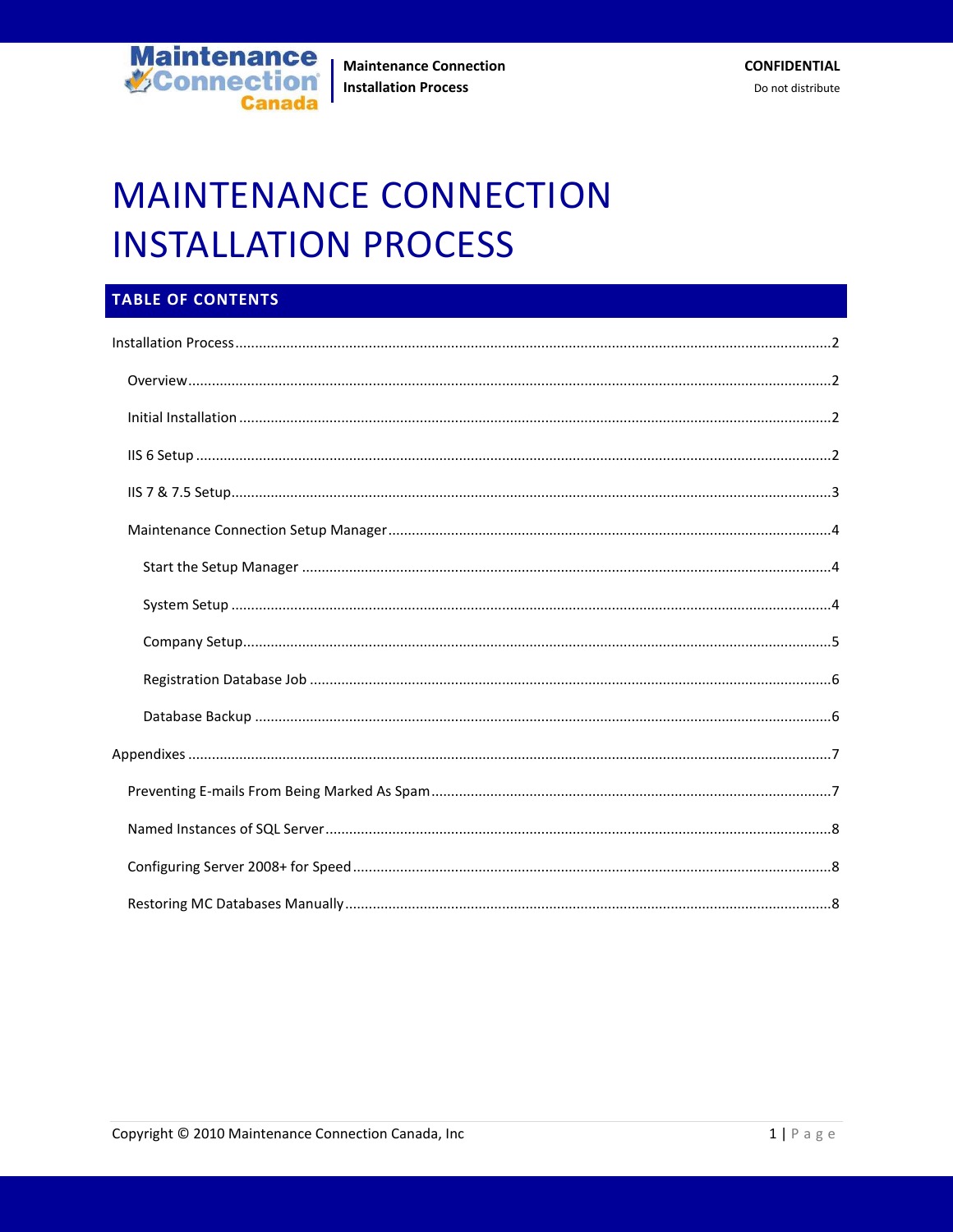

## <span id="page-1-0"></span>**INSTALLATION PROCESS**

#### <span id="page-1-1"></span>**OVERVIEW**

This is the general overview of installing Maintenance Connection. The installation overview will point to each section of detailed install instructions. Some of the detailed instructions will not be required depending upon the server setup being used. This installation guide does not explain the installation process for any operating system prior to Windows Server 2003.

- 1) Ensure the pre-installation checklist has been filled out and all customer required server setup steps have been completed.
- 2) Follow the initial installation
- 3) In a Server 2003 environment follow the IIS 6 Setup
- 4) In a Server 2008 or 2008 R2 setup follow the IIS 7 or 7.5 Setup
- 5) There are appendixes for various situations that may be encountered during setup

## <span id="page-1-2"></span>INITIAL INSTALLATION

Initial installation of Maintenance Connection is simply performed by running the install program (default install directory: C:\Maintenance Connection\). For efficiency of installation ensure that any required updates are already downloaded and available on the server that Maintenance Connection will be installed on.

While a basic installation of Maintenance Connection does not require .NET to operate many add-ons do. During the base installation of Maintenance Connection is an excellent time to ensure that .NET 3.5sp1 has been installed.

Create a subdirectory in the "install dir\mc\_imageserver\" directory for each company database you plan to install. The subdirectory should be named after the entity database to be created entXXXX.

In each of the directories created place a copy of the customer's logo. The maximum picture size allowed will depend upon the standard screen resolution used to access Maintenance Connection. In most cases the logo should be no larger than 300x300 pixels and in many cases should not exceed 150x150 pixels. The picture does not need to be square. The file format for the picture must be a standard internet file type like BMP, GIF, JPEG or PNG. Make note of the file name for later use.

#### <span id="page-1-3"></span>IIS 6 SETUP

- 1. Open the IIS Manager.
- 2. Navigate to Web Service Extensions
- 3. Make sure that Active Server Pages is "Allowed".
- 4. Make sure that ASP.NET v2.0.50727 is "Allowed".
- 5. Navigate to the website that Maintenance Connection will be installed under (this is usually the Default Web Site)

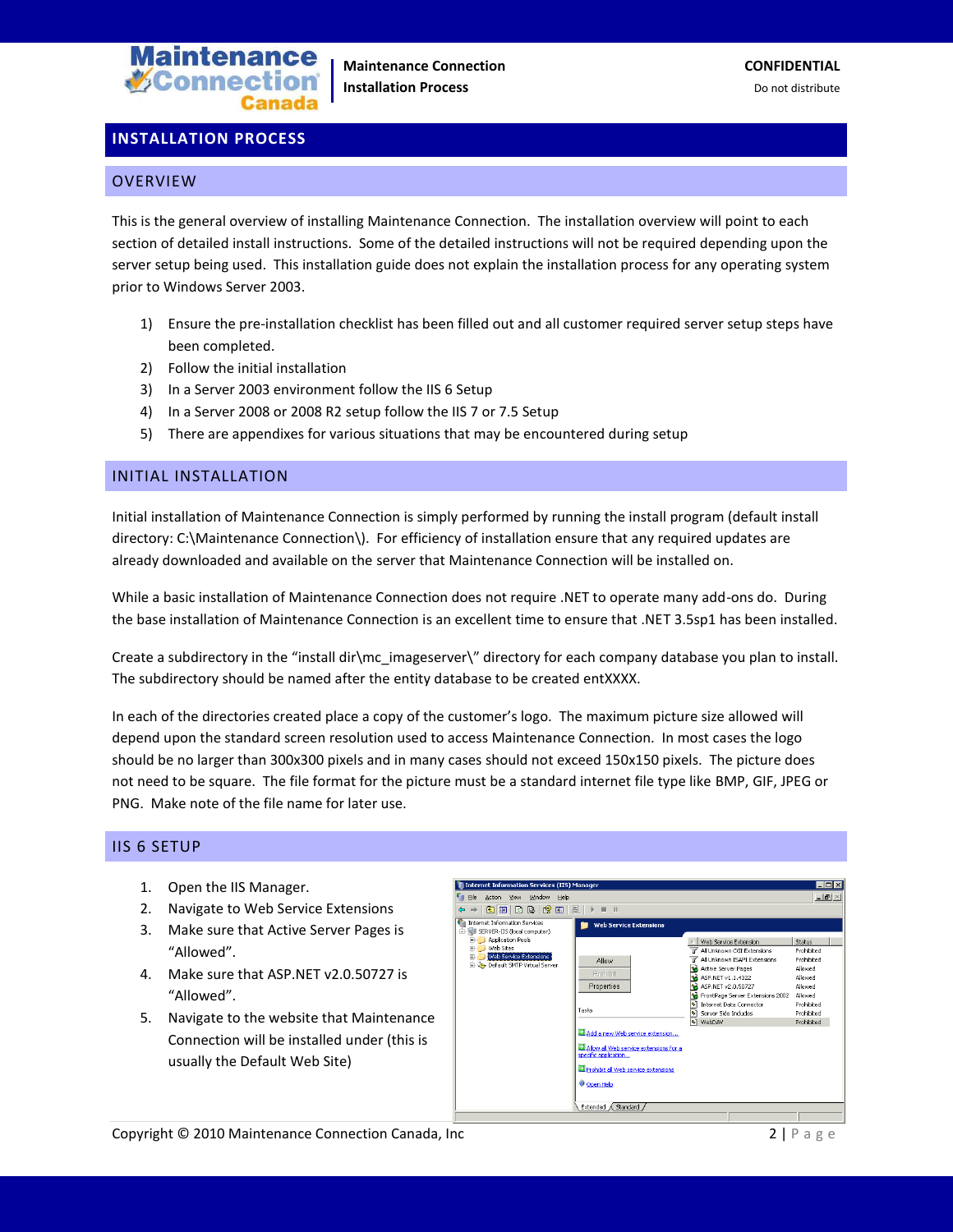

## **Maintenance Connection CONFIDENTIAL Installation Process Do not distribute** Do not distribute

- 6. Create a new Virtual Directory under the web site (right click  $\rightarrow$  New  $\rightarrow$  Virtual Directory)
	- a. Name: "mc\_web"
	- b. Directory: "install dir\mc\_iis\"
	- c. Permissions: Read [Only] and Scripts
- 7. Open the properties for the newly created virtual directory (right click  $\rightarrow$  Properties)
	- a. Make sure, under Pools, that the app is in the default app pool
	- b. Enable Parent Paths (Virtual Directory Tab  $\rightarrow$  Configuration button  $\rightarrow$  Options Tab)
	- c. Enable Content Expiration (HTTP Headers Tab)
	- d. Have the content expire after *n* days. (recommended 30 90 days)
- 8. Create a new Virtual Directory under the web site (right click  $\rightarrow$  New  $\rightarrow$  Virtual Directory).
	- a. Name: "mc\_imageserver"
	- b. Directory: "install location\mc\_imageserver\"
	- c. Permissions: Read [Only]
- 9. Open the properties for the newly created virtual directory (right click  $\rightarrow$  Properties)
	- a. Enable Content Expiration (HTTP Headers Tab)
	- b. Have the content expire after *n* days. (recommended 30 90 days)
- 10. Create a new Virtual Directory under the web site (right click  $\rightarrow$  New  $\rightarrow$  Virtual Directory).
	- a. Name: "mc\_help"
	- b. Directory: "install location\mc\_help\"
	- c. Permissions: Read [Only]
- 11. Open the properties for the newly created virtual directory (right click  $\rightarrow$  Properties)
	- a. Enable Content Expiration (HTTP Headers Tab)
	- b. Have the content expire after *n* days. (recommended 30 90 days)
- 12. Close IIS Manager.

## <span id="page-2-0"></span>IIS 7 & 7.5 SETUP

- 1. Open IIS Manager
- 2. Navigate to the website that Maintenance Connection will be installed under (this is usually the Default Web Site)
- 3. Create a new Application under the web site (right click  $\rightarrow$  Add Application...)
	- a. Alias: "mc\_web"
	- b. Directory: "install dir\mc\_iis\"
	- c. Application Pool: Must be either Classic .NET AppPool or a custom pool with the pipeline mode set to classic.
- 4. Open the ASP Feature and enable Parent Paths
- 5. Create a new Virtual Directory under the web site (right click  $\rightarrow$  Add Virtual Directory...)
	- a. Alias: "mc\_imageserver"
	- b. Directory: "install dir\mc\_imageserver"
- 6. Create a new Virtual Directory under the web site (right click  $\rightarrow$  Add Virtual Directory...)
	- a. Alias: "mc\_help"
	- b. Directory: "install dir\mc\_help"
- 7. Close IIS Manager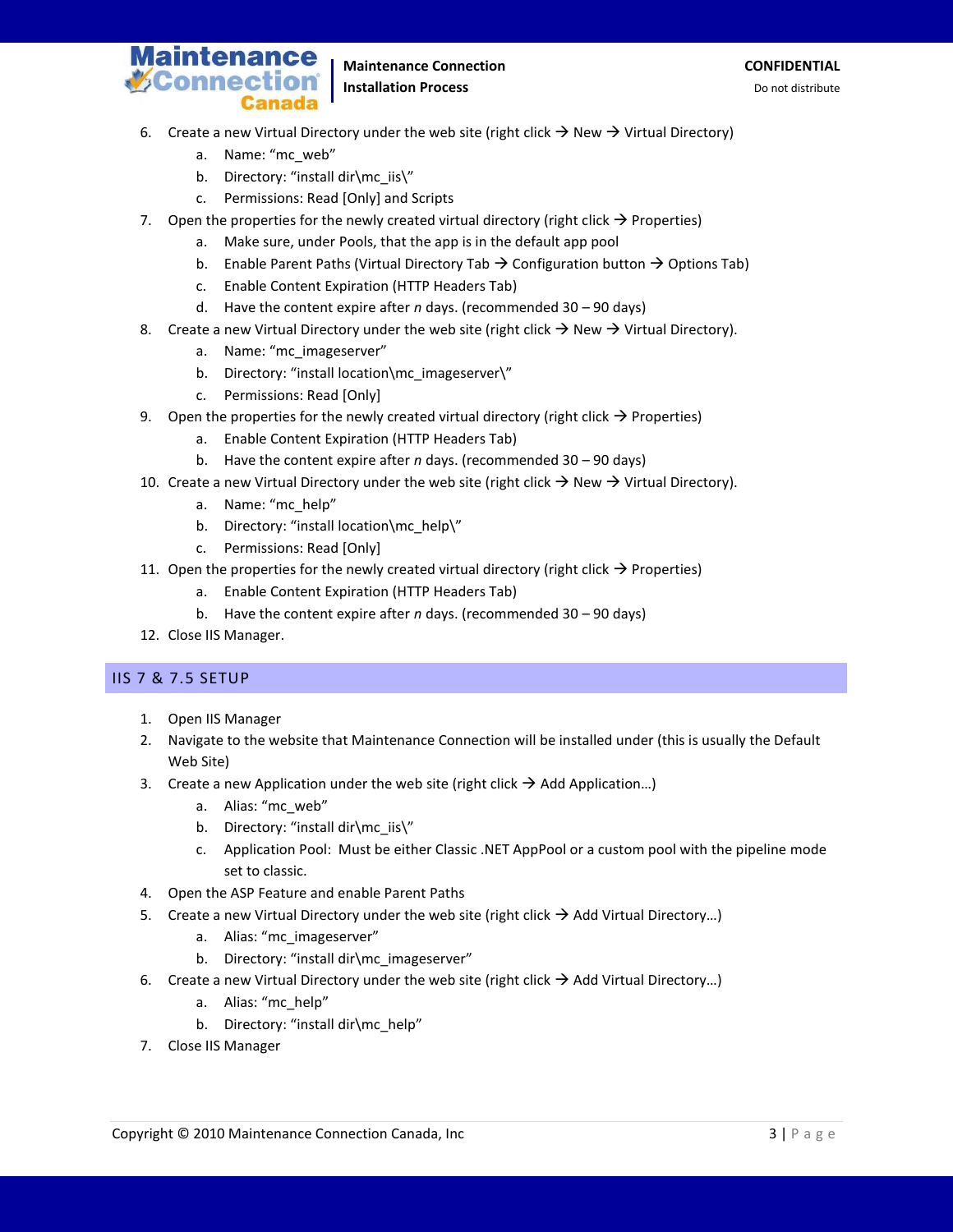

## <span id="page-3-0"></span>MAINTENANCE CONNECTION SETUP MANAGER

## <span id="page-3-1"></span>*START THE SETUP MANAGER*

- 1. Using Windows Explorer, navigate to the "install dir".
- 2. Run "mc\_setup.exe"

The Setup Manager will setup the Registration and the Company Databases. It will also register the supporting DLL's and initialize the information Maintenance Connection needs.

| <b>Maintenance</b><br>≹Connection<br><b>Setup Manager</b><br>Copyright (c) 2002-2004 Maintenance Connection, Inc. All Rights Reserved |
|---------------------------------------------------------------------------------------------------------------------------------------|
|                                                                                                                                       |
|                                                                                                                                       |
| System Selup                                                                                                                          |
| Company Setup                                                                                                                         |
| Add Registration Database Job                                                                                                         |
| Add Backup Database Jobs                                                                                                              |
| Maintenance Connection Login                                                                                                          |
| Help                                                                                                                                  |
| Exit                                                                                                                                  |

## <span id="page-3-2"></span>*SYSTEM SETUP*

The system setup is used to inform Maintenance Connection where the databases are located as well as various account and communication information to enable Maintenance Connection to function properly. Start the setup by clicking the System Setup button

1. Fill out the Registration Database Access information first

| Use the below settings:<br>SQL Server:<br><b>MCSQLServer</b><br>Multiple Instances of<br>No<br>SQL Server?<br>Named Instance:<br>1433<br>Port:<br>Yes<br>Named Pipes:<br>MCRegistration<br>Database:<br>No<br>Integrated Security:<br>Liser ID:<br>mczar<br><b>xxxxx</b><br>Password: | Hegistration Database Access |  |  |
|---------------------------------------------------------------------------------------------------------------------------------------------------------------------------------------------------------------------------------------------------------------------------------------|------------------------------|--|--|
|                                                                                                                                                                                                                                                                                       |                              |  |  |
|                                                                                                                                                                                                                                                                                       |                              |  |  |
|                                                                                                                                                                                                                                                                                       |                              |  |  |
|                                                                                                                                                                                                                                                                                       |                              |  |  |
|                                                                                                                                                                                                                                                                                       |                              |  |  |
|                                                                                                                                                                                                                                                                                       |                              |  |  |
|                                                                                                                                                                                                                                                                                       |                              |  |  |
|                                                                                                                                                                                                                                                                                       |                              |  |  |
|                                                                                                                                                                                                                                                                                       |                              |  |  |
|                                                                                                                                                                                                                                                                                       |                              |  |  |
|                                                                                                                                                                                                                                                                                       |                              |  |  |
| Verify Existence of the Registration Database                                                                                                                                                                                                                                         |                              |  |  |
| Install the Registration Database                                                                                                                                                                                                                                                     |                              |  |  |

- a. **SQL Server**: The name of the SQL Server
- b. **Multiple Instances**: Set to 'yes' if you have more than one SQL Server Instance on the SQL Server
- c. **Named Instance**: Fill in if Multiple Instances is set to yes.
- d. **Port**: The SQL Server Port. Usually 1433, sometimes 1432.
- e. **Named Pipes**: Usually 'yes' set to 'no' if not using named pipes.

f. **Database**: This is the name of the Registration Database, usually "mcRegistrationSA".

- g. **Integrated Security**: Leave as 'no'.
- h. **User ID**: The SQL Server user ID, should be 'mczar'.
- i. **Password**: The SQL Server user password, should be 'mczar'.
- 2. Click the Verify Existence button (alternate database restore option, see Appendix 1).

| Maintenance Connection - Admin User & Restore Path                                                                                                            |           |          |  |
|---------------------------------------------------------------------------------------------------------------------------------------------------------------|-----------|----------|--|
| SQL Server Admin User & Restore Path<br>Liser ID:<br>Password:<br>SQL Server Location<br>● SQL Server is on this machine ● C SQL Server is on another machine |           |          |  |
| Location of backup files (on this machine)                                                                                                                    |           |          |  |
| C:\Install Manager\mc_database\                                                                                                                               |           | $-7.7.7$ |  |
|                                                                                                                                                               | <b>DK</b> | Cancel   |  |

a. **User ID**: This is the user ID for the SQL Server system admin account (usually sa).

b. **Password**: This is the password for the system admin account.

c. **SQL Server Location**: If the SQL server is on this machine or a remote machine. This tells SQL Server were to create the databases.

d. **Location of the backup file**: This is the location of "\Maintenance Connection\mc\_database" folder from the SQL Servers perspective. If the SQL Server is a different machine then you need to copy the

mc\_database folder onto that PC.

- e. Select the OK button to create the database and/or the user.
- 3. Next, fill out the Company Database Access information. (Note: You will need to check the use single company checkbox if it is not already checked.) If you are setting up a demo database as well as a customer database – make sure this check box is NOT selected.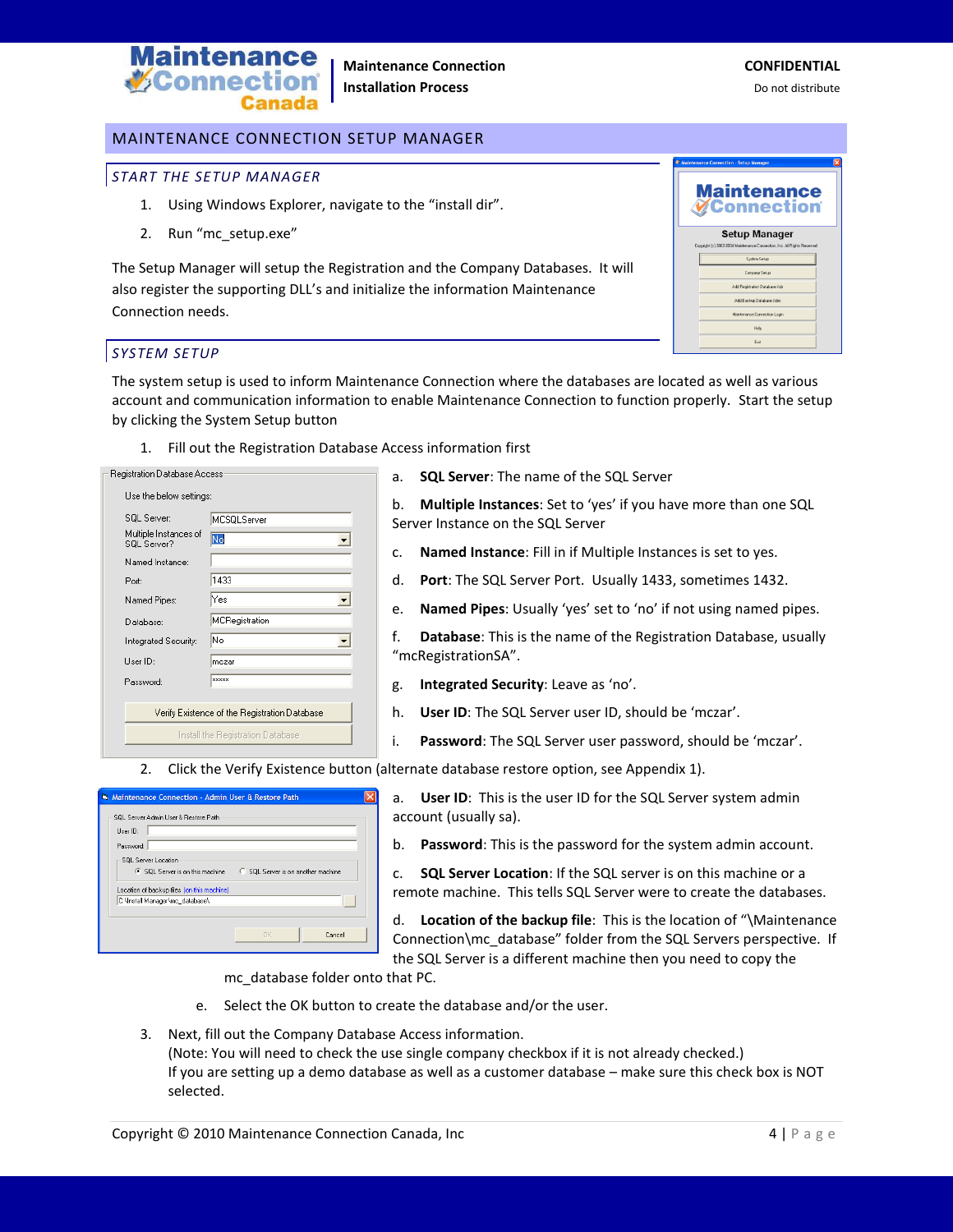

## **Maintenance Connection CONFIDENTIAL Installation Process Do not distribute** Do not distribute

- a. This information should be the same as the Registration Database Access information, except for the Database field.
- b. **Database**: This is the name of the Company Database. The first three letters should be 'ent' all lower case. The next part is the Abbreviation for your company, all upper case. Example: MYCOMP, MAINTCON, or XYZ.
- 4. Click the Verify Existence button. Note: until you hit the Save button, the records in mcRegistrationSA's Container and Container\_Resource tables are not added! If you hit Cancel – the database will be created but the database records are not.
	- a. When prompted to install the Company Database, click yes and complete the following screen the same as when installed the registration database

| Company Database Access                  | $\overline{\mathbf{v}}$ Use a single company database with the below settings: |  |
|------------------------------------------|--------------------------------------------------------------------------------|--|
| SQL Server:                              | MCSQLServer                                                                    |  |
| Multiple Instances of<br>SQL Server?     | No                                                                             |  |
| Named Instance:                          |                                                                                |  |
| Port:                                    | 1433                                                                           |  |
| Named Pipes:                             | Yes                                                                            |  |
| Database:                                | entMYCOMPANY                                                                   |  |
| Integrated Security:                     | No                                                                             |  |
| User ID:                                 | mczar                                                                          |  |
| Password:                                | xxxxx                                                                          |  |
| Verify Existence of the Company Database |                                                                                |  |
| Install the Company Database             |                                                                                |  |

| Security / Impersonation for File System Objects: |                                  | Session:              |                                            |
|---------------------------------------------------|----------------------------------|-----------------------|--------------------------------------------|
| Domain:                                           |                                  | Timeout (Minutes):    | 159                                        |
| Use <sub>1D</sub>                                 | administrator                    | : SMTP / Mail Server: |                                            |
| Password:                                         | <b>xxxxxxxx</b>                  |                       |                                            |
|                                                   |                                  | Server / IP Address:  | llocalhost                                 |
| Use SSL for Login:                                | INo.<br>$\overline{\phantom{a}}$ | From Email Address    | email@mycompany.com                        |
|                                                   |                                  |                       | Return Email Address  return@mycompany.com |
|                                                   |                                  |                       |                                            |

- 5. Next, fill out the Security, Session, and SMTP fields.
	- a. **Domain**: This is used for File System Object Impersonation. If you are using a local user account, you can leave this field blank. Note: There are problems on some systems with Domains. In general – create a LOCAL USER and use that user for Object Security.
	- b. **User ID and Password**: This is the login for a Windows User that has right to file manipulation.
	- c. **Use SSL for Login**: If using SSL, set this to 'Yes'.
	- d. **Session**: Set the timeout to 59 if not already set.
	- e. **SMTP / Mail Server**: Fill in the IP or Server Name of your SMTP Server.
	- f. **From & Return Email Address**: These addresses are used when sending emails from the Reports Module. A good example of what they should be is provided in the image above. You may need to create the email accounts.
- 6. Click Save once all the steps are completed.

## <span id="page-4-0"></span>*COMPANY SETUP*

- 1. From the main screen click Company Setup
- 2. Click the setup button
- 3. Fill in the company information first
	- a. **Company ID**: Fill this in as the abbreviation for

|                           | 4 Maintenance Connection - Company Setup |                |                           |
|---------------------------|------------------------------------------|----------------|---------------------------|
| Company Setup<br>Company: | Maintenance Connection (MC)              | $\overline{ }$ | Setup<br><br>New<br>Close |
|                           |                                          |                |                           |

Copyright © 2010 Maintenance Connection Canada, Inc 5 | P a g e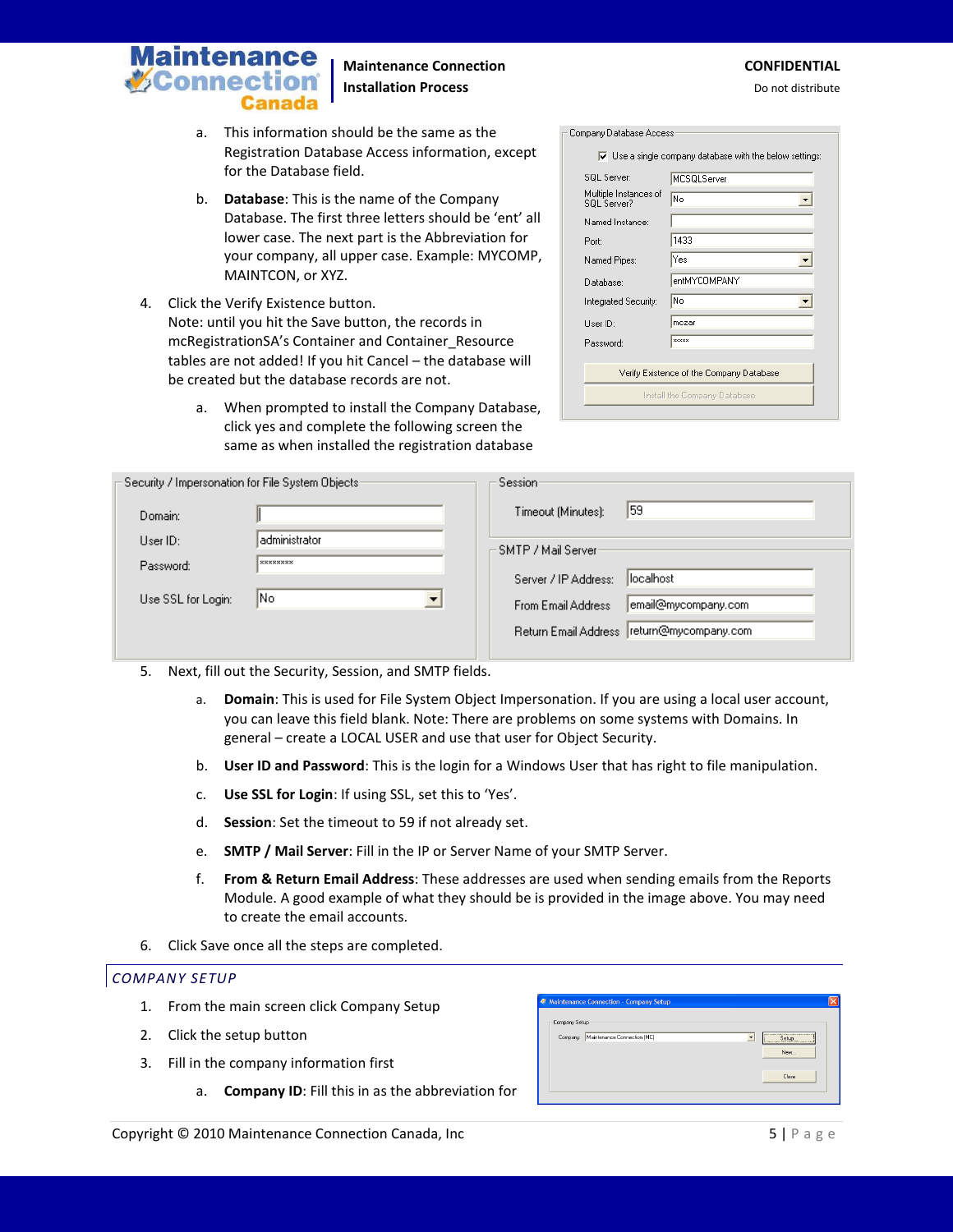

your company, all upper case. This should be the same as the company database name without 'ent'.

| Company                     |                                     | b.                      | Fields 'Name' down to 'Website' are informational only. Fill               |
|-----------------------------|-------------------------------------|-------------------------|----------------------------------------------------------------------------|
| Company ID:                 | MC                                  | in as much as you need. |                                                                            |
| Type:                       | Customer                            |                         |                                                                            |
| Name:                       | Maintenance Connection              |                         | <b>Logo:</b> If you have a logo, use the browse button to find it.         |
| Address:                    |                                     |                         | The file must be located in "\Maintenance Connection\mc imageserver\ent" + |
| City:                       |                                     | company abbreviation.   |                                                                            |
| State:                      |                                     |                         | If you don't have a logo this field should be blank.                       |
| Zip:                        |                                     |                         |                                                                            |
| Phone:                      |                                     | d.                      | <b>Admin Name:</b> This name is used when new signups are being            |
| Phone Ext:                  |                                     | requested.              |                                                                            |
| Fax:                        |                                     |                         |                                                                            |
| Web Site:                   |                                     | $\mathsf{P}$ .          | <b>Admin Email:</b> This is the email for the administrator of the         |
| Logo:                       | mc_logo_opt.jpg                     |                         |                                                                            |
| Status:                     | Enabled<br>$\overline{\phantom{a}}$ | software.               |                                                                            |
| Admin Name:<br>Admin Email: |                                     |                         |                                                                            |
|                             |                                     |                         |                                                                            |

- 4. Next fill in the Security and License information.
	- a. **Connection Key**: This is used when new users are signing up for the software.
	- b. **Session Timeout**: Set this to between 20 and 59. Anything over 59 will cause an error in Internet Explorer.

| Security                                  |                    |  |
|-------------------------------------------|--------------------|--|
| Connection Key:                           | SERVICE            |  |
| Session Timeout:                          | l2N                |  |
| Lise SSL:                                 | No                 |  |
| License<br>License Count:<br>License Key: | 5                  |  |
|                                           | Unlock License Key |  |
|                                           |                    |  |

- c. **License Key**: This is used to update your number of licenses. Fill in with the License Key that Maintenance Connection provided you and then click Unlock License Key. If prompted to save, click yes.
- 5. Ensure the SQL Server location is correct. If not then enter the correct server name. If using named instances ensure the server name is "servername\instancename".
- 6. Click save to exit this screen.

#### <span id="page-5-0"></span>*REGISTRATION DATABASE JOB*

- 1. Click Add Registration Database Job.
	- a. This will create a SQL Server Job that will clean up old sessions each night at 2:00am
	- b. You may be prompted for the SQL Server administrator user name and password.

#### <span id="page-5-1"></span>*DATABASE BACKUP*

Backing up the database regularly is an important part of setting up Maintenance Connection. In the case of simple Maintenance Connection installations we provide a simple (though unsupported) backup process. It is up to the customer to decide if they will rely upon this backup process or purchase a more reliable backup process to backup both Maintenance Connection databases as well as other databases the customer might have.

- 1. If you would like to create Backup Jobs, click on Add Backup Database Jobs.
	- a. **User ID**: This is the System Admin (sa) user for the SQL Server.

|              | Maintenance Connection - Database Backup Information  |
|--------------|-------------------------------------------------------|
|              | SQL Server Admin User & Backup Settings               |
| Liser ID:    |                                                       |
| Password:    |                                                       |
| Backup Path: |                                                       |
|              | Backup Time: $\boxed{02 - 100 - 14}$ AM $\rightarrow$ |
|              |                                                       |
|              | Cancel<br><b>nk</b>                                   |
|              |                                                       |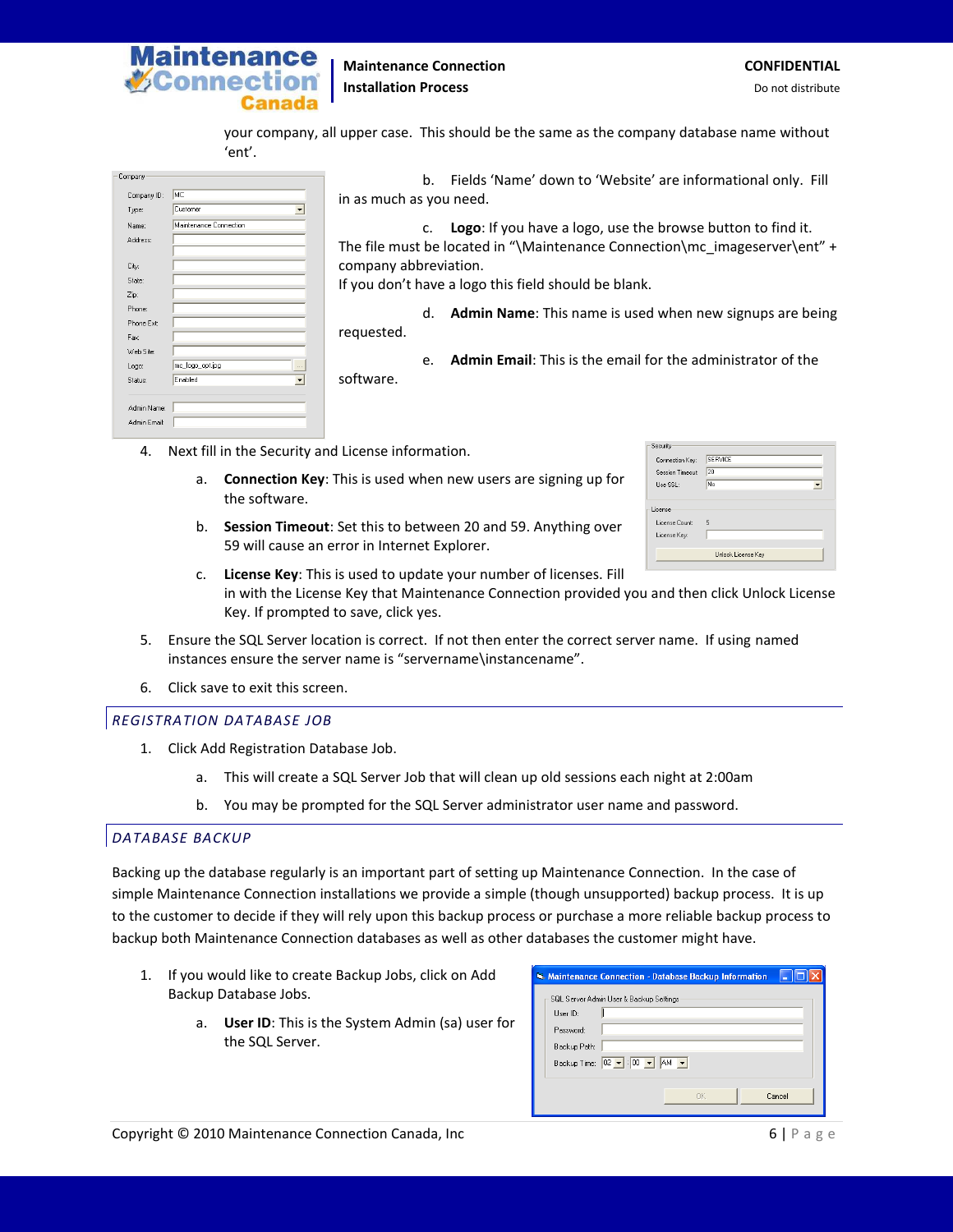

**Maintenance Connection CONFIDENTIAL Installation Process Do not distribute** Do not distribute

- b. **Password**: The System Admin password for the SQL Server.
- c. **Backup Path**: This is the path to the folder where you would like your backups stored.

## <span id="page-6-0"></span>**APPENDIXES**

#### <span id="page-6-1"></span>PREVENTING E-MAILS FROM BEING MARKED AS SPAM

E-mail servers have been getting more "vigilant" in their fight against spam. This means that an incorrectly configured SMTP server can send e-mails that will all be blocked as spam. Some e-mail servers won't even deliver certain types of SPAM messages to the end user.

**Outbound Connections** 

Time-out (minutes)  $\overline{\blacktriangledown}$  Limit number of ( TCP port

 $\nabla$  Limit number of connections to:

To this end ensuring that the SMTP server has been correctly configured is incredibly important for successful delivery of e-mail. Since MC is unable to send e-mail via an SMTP server that requires authentication (and most do now) the local SMTP virtual server will need to be configured in many cases. This SMTP server is quite effective but many e-mail receivers may see e-mails sent by it as spam e-mails. To combat this the SMTP server must be setup to relay messages to the normal SMTP server (the one that requires authentication).

- 1. Install the Virtual SMTP server. In the case of Server 2008+ you will also need to install the IIS 6 compatibility.
- 2. Start the IIS 6 Manager
- 3. Select the SMTP server  $\rightarrow$  right click and select properties
- 4. Navigate to the Access tab  $\rightarrow$  select Relay
- 5. Ensure that 127.0.0.1 has been added to the computers list and "Only the list below" is selected.
- 6. Select OK
- 7. Navigate to the Delivery tab
- 8. Select Outbound Security
- 9. Select the proper authentication type to communicate with the other SMTP server (normally "Basic authentication")
- 10. Enter the user and password required to log into the
- 11. Select OK
- 12. If the remote SMTP server uses a different port than the default (25), select "Outbound connections" and change the TCP port to the correct port number.
- 13. Select Advanced
- 14. Enter the name or IP address of the remote SMTP server in the Smart host field.
- 15. Uncheck "Attempt direct delivery" and "Perform reverse DNS"
- 16. Select OK

| nnections per domain to: | 10<br>100<br>25 | <b>CONFIDENTIAL PUL</b><br>Password:<br>□ ILS encryption |  |
|--------------------------|-----------------|----------------------------------------------------------|--|
| <b>OK</b><br>Cancel      | Help            |                                                          |  |
| remote SMTP server !     |                 |                                                          |  |
|                          |                 | <b>Advanced Delivery</b>                                 |  |
| the default $(25)$       |                 | Maximum hop count:                                       |  |

 $1000$ 

| Maximum hop count:<br>h5                             |
|------------------------------------------------------|
| Masquerade domain:                                   |
|                                                      |
| Fully-qualified domain name:                         |
| WIN-EQAT7G1R5DP<br><b>Check DNS</b>                  |
| Smart host:                                          |
| smtp.maintenanceconnection.com                       |
| Attempt direct delivery before sending to smart host |
| Perform reverse DNS lookup on incoming messages      |
|                                                      |
|                                                      |
| Cancel<br>OK<br>Help                                 |

| <b>Relay Restrictions</b> |                                                                                                    |  |
|---------------------------|----------------------------------------------------------------------------------------------------|--|
|                           | Select which computer may relay through this virtual server:                                       |  |
| C Only the list below     |                                                                                                    |  |
| All except the list below |                                                                                                    |  |
| Computers:                |                                                                                                    |  |
| Access                    | IP Address (Mask) / Domain Name                                                                    |  |
| Granted                   | 127 0 0 1                                                                                          |  |
|                           |                                                                                                    |  |
| Add<br>of the list above. | Remove<br>$\triangledown$ Allow all computers which successfully authenticate to relay, regardless |  |
|                           | Cancel<br><b>OK</b><br>Help                                                                        |  |

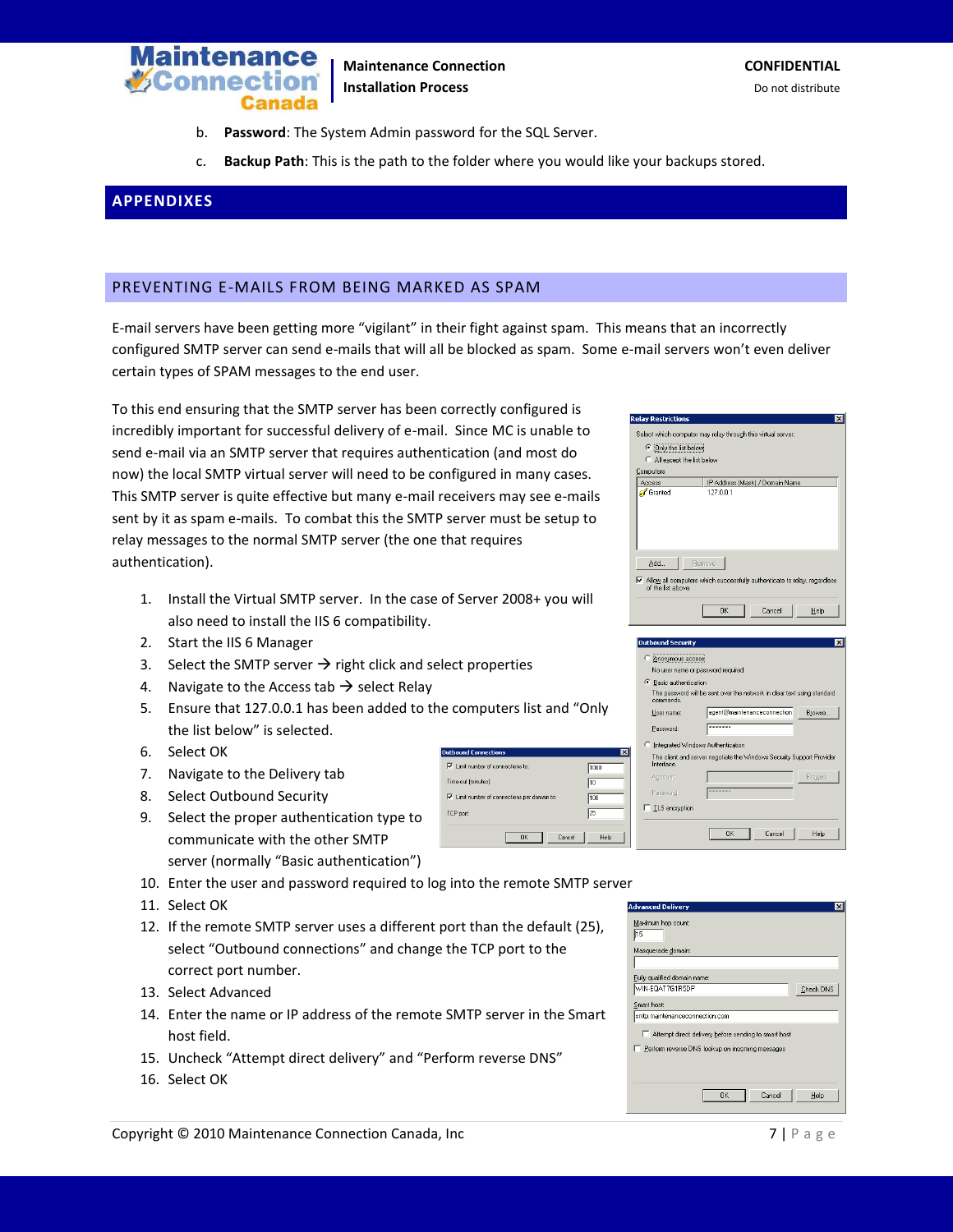

- 17. Select OK to finish the configuration.
- 18. Test the settings by sending a test e-mail from Maintenance Connection.

## <span id="page-7-0"></span>NAMED INSTANCES OF SQL SERVER

When configuring Maintenance Connection with named instances there are some special considerations that must be managed or Maintenance Connection will not work successfully.

- 1. Do not use the "Named Instances" fields in the Maintenance Connection setup. While this may work for Maintenance Connection it is not stored in the database and other addons will be unable to access the database.
- 2. The database server must be specified with the "server name\instance name" syntax.
- 3. In some cases this will be too long for the database to handle.
	- a. To manage this you must change the field length of the fields in the database and specify the server name in the database.
- 4. Test connections to ensure a connection is made.
- 5. If the server name is specified via an IP address the "SQL Server Browser" service must be running and the ports open in the firewall for a connection to be made.
- 6. For each configured entity database ensure that the database name is also declared similarly.

## <span id="page-7-1"></span>CONFIGURING SERVER 2008+ FOR SPEED

There are some minor but notable differences in the inner working of Server 2008+. These differences can cause artificial slowdowns of Maintenance Connection due to the differences between Server 2008 and Server 2003. There are a few adjustments to how the system is configured that can assist with restoring the standard speed of Maintenance Connection.

- 1. When configuring access to the SQL databases in Maintenance Connection, use the database servers IP address instead of the name. This will speed up connections to the SQL server from Maintenance Connection.
- 2. To speed up connections to the SQL server even more enable the "SQL Server Browser" service. This service will also require firewall permissions to work properly.
- 3. Disable dynamic content compression on each Application (Compression configuration)

## <span id="page-7-2"></span>RESTORING MC DATABASES MANUALLY

- 1. Open Enterprise Manager or SQL Server Management Studio (SSMS)
- 2. Drill down in the tree to the database server and the databases folder.